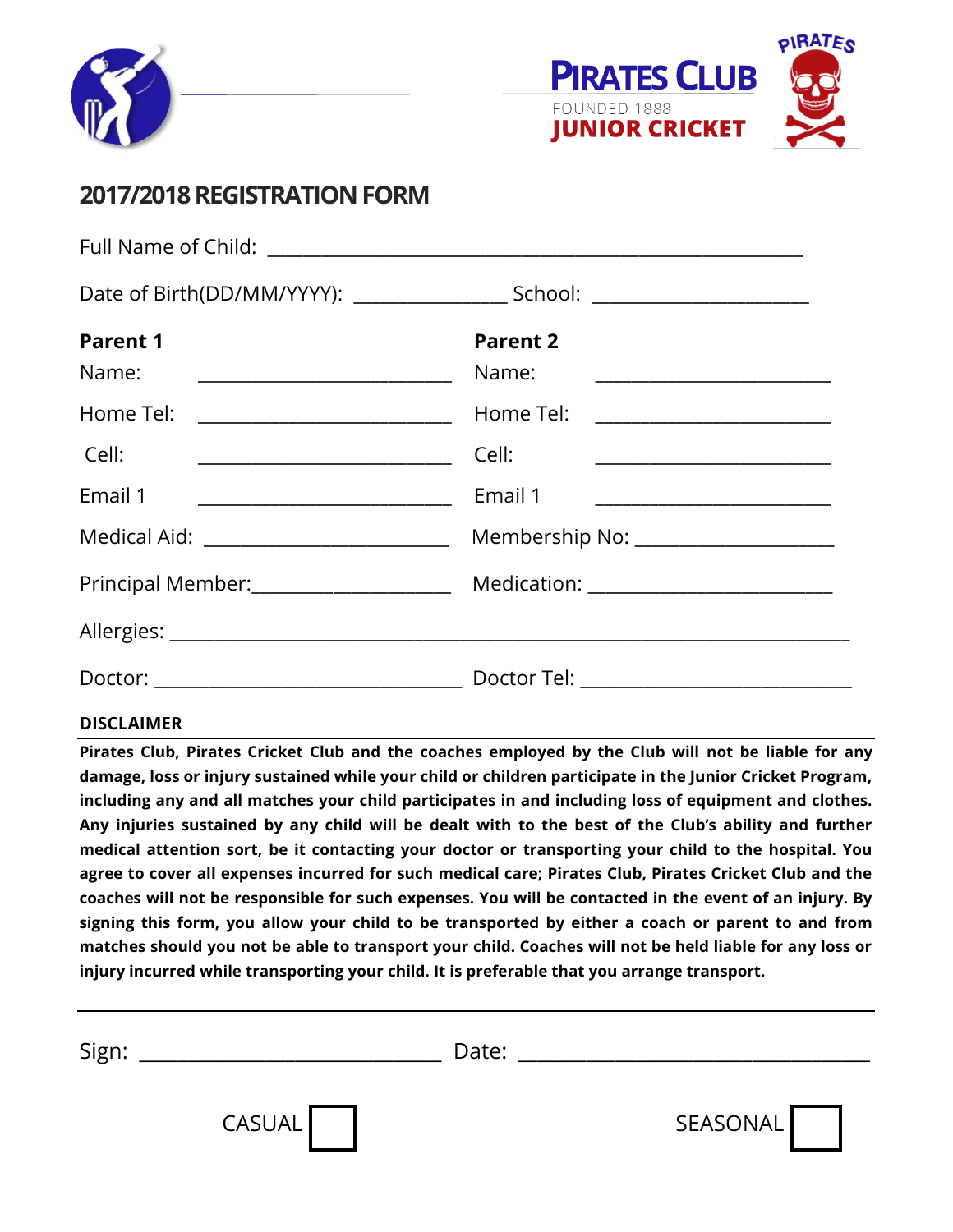



# **CONSENT FORM FOR PHOTOS AND VIDEO USAGE**

Name of the child's parent or guardian: \_\_\_\_\_\_\_\_\_\_\_\_\_\_\_\_\_\_\_\_\_\_\_\_\_\_\_\_\_\_\_\_\_\_\_\_\_\_

Name of child:  $\blacksquare$ 

Occasionally, photographs and videos of the children will be taken at the programme. We may use these images in our social media such as Facebook, the website or in other printed publications that we produce. We may also make video recordings for video analysis of the players.

From time to time, our programme may be visited by the media who will take photographs or film footage of a visiting dignitary or another high profile event. The players will often appear in these images, which may be included in local or national newspapers, or on televised news programmes.

We need your permission before we can photograph or make any recordings of your child. Please answer the questions below, then sign and date the form where shown.

#### *Please circle your answer*

| May we use your child's photograph in the Pirates Junior Cricket<br>prospectus and other printed publications that we<br>produce for promotional purposes?                            | Yes / No<br>Yes / No |
|---------------------------------------------------------------------------------------------------------------------------------------------------------------------------------------|----------------------|
| May we use your child's image on our website?                                                                                                                                         |                      |
| May we record your child's image on video?                                                                                                                                            | Yes / No             |
| Are you happy for your child to appear in any of Pirates Junior Cricket's<br>social media platforms or<br>Please note that the conditions for the use of these photographs are below. | Yes / No             |
| I have read and understood the conditions of use on this form.                                                                                                                        |                      |
| Parent's or guardian's signature:<br>Date:                                                                                                                                            |                      |

Name (capitals):  $\blacksquare$ 

## **Conditions of use**

This form is valid for five years from the date you sign it, or for the period your child attends this Programme. The consent will automatically expire after this time.

We will not re-use any photographs or recordings after your child leaves the programme

We will not use the personal details or full names (which means first name and surname) of any child or adult in a photographic image on video, on our website, in our programme prospectus or any of our other printed publications.

We will not include personal e-mail or postal addresses, or telephone or fax numbers on video, on our website, in our programmes prospectus or other printed publications.

If we use photographs of individual players, we will not use the name of that child in the accompanying text or photo caption.

If we name a player in the text, we will not use a photograph of that child to accompany the article.

We will only use images of players who are suitably dressed, to reduce the risk of such images being misused.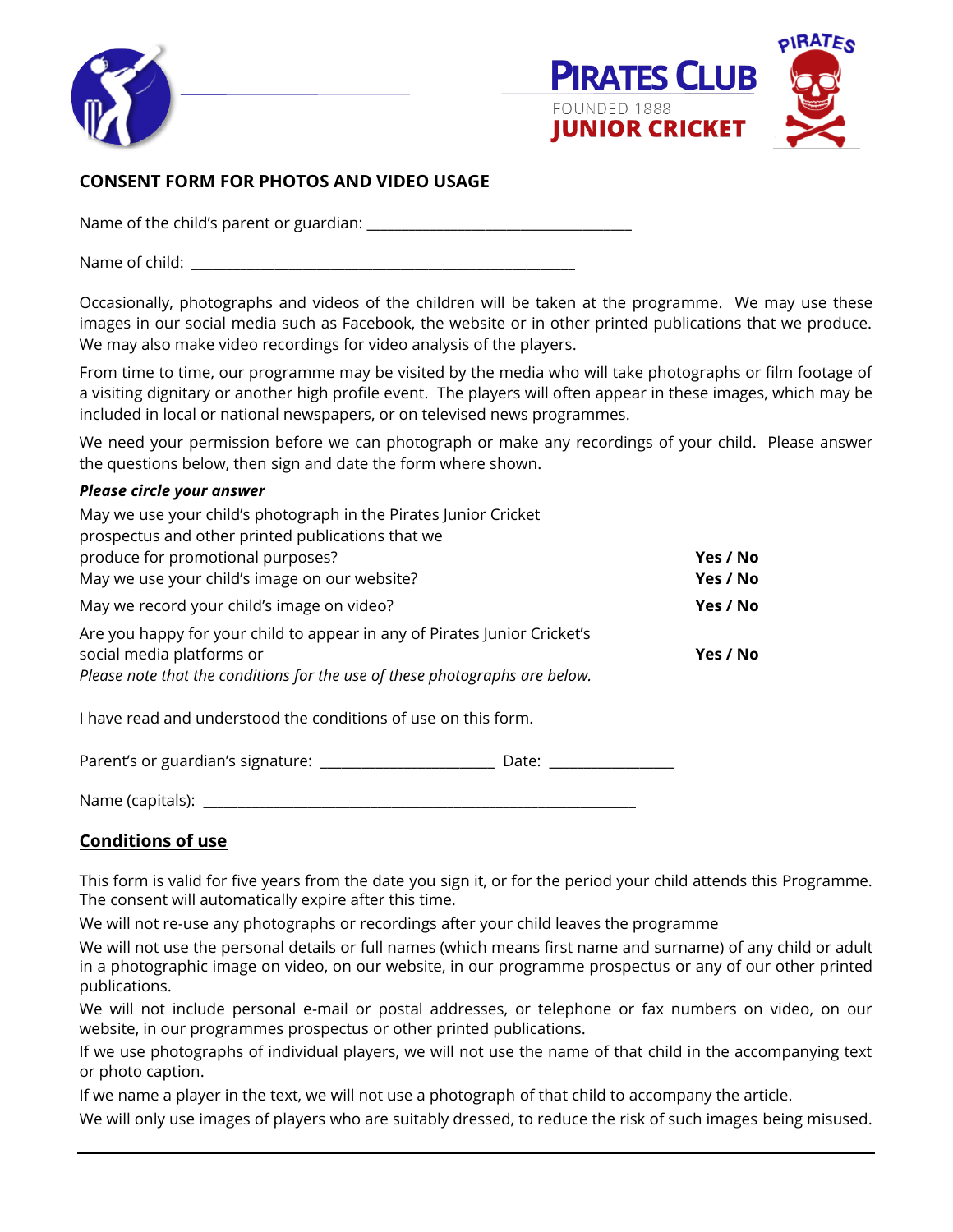



# **INFORMATION SHEET 2017/2018**



# **MATCH FORMAT** IN LINE WITH GCB GUIDELINES

| U7  | <b>KFC</b> mini cricket                                                                                                                                       |
|-----|---------------------------------------------------------------------------------------------------------------------------------------------------------------|
| U9  | Maximum 20 overs:<br>Two overs per bowler:<br>Batsmen retire on 25 or 6 overs (which ever comes second)                                                       |
| U11 | Maximum 25 overs<br>Two overs per bowler (for last five overs: best bowlers bowl one extra over)<br>Batsmen retire on 30 or 8 overs (which ever comes second) |
| U13 | Maximum 25 overs<br>Minimum 3 overs for five players selected as bowlers<br>Batsmen do not retire                                                             |

*\* These guidelines are subject to change and the discretion of the coach in charge of matches.* 

**Liam Gallagher** Doug Gird

071 160 4378 083 339 2986

piratesjuniorcricket@gmail.com or gallboys@mweb.co.za douglas.cricket@gmail.com